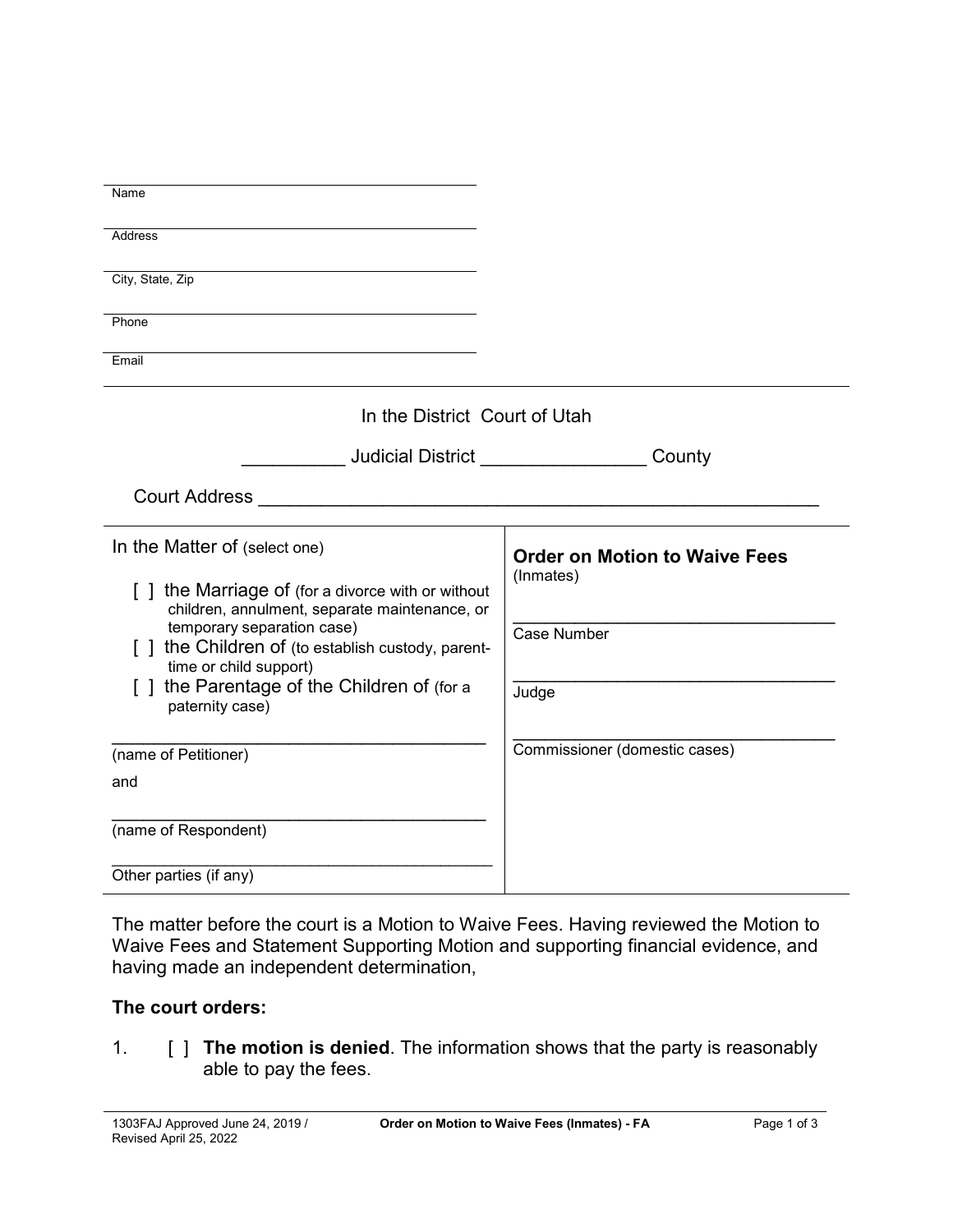- 2. [ ] **The motion is denied**. The party failed to provide the required information. The party may re-file the motion with the required information within 14 days.
- 3. [ ] **The motion is granted**. The following fees are waived. If the fee is waived in part, it is because the party is reasonably able to pay the balance.

| Fee                                                               | <b>Waived in</b><br><b>Full</b> | Waived in Part -<br><b>Amount to be Paid</b> |
|-------------------------------------------------------------------|---------------------------------|----------------------------------------------|
| Filing fee                                                        | ιı                              |                                              |
| OCAP fee                                                          | $\Box$                          |                                              |
| Divorce classes<br>education class fees<br>orientation class fees | $\Box$<br>$\perp$               |                                              |
| Vital stats fee – divorce certificate or report of<br>adoption    | Γl                              |                                              |
| Fee to have papers served within Utah                             | $\perp$                         |                                              |
| Other (Describe.)                                                 |                                 |                                              |

4. **[ ]** The moving party must pay the fees as determined above, but since they are unable to pay the full amount at this time:

> The party must pay an initial fee of  $\$\$ , which is 50% of the party's current trust account balance or 10% of the party's six-month aggregate disposable income, whichever is greater.

Each month until the fees are paid in full, the agency having custody of the party shall garnish 20% of the party's aggregate disposable income for the preceding month and, when the amount collected exceeds \$10, pay the amount to the clerk of the court.

- 5. Any fees not waived must be paid within 30 days or the case may be dismissed.
- 6. This order is subject to review and amendment for so long as the court has jurisdiction of the case.

Judge's signature may instead appear at the top of the first page of this document.

| Date                                                       | Signature $\blacktriangleright$<br>Judge     |             |
|------------------------------------------------------------|----------------------------------------------|-------------|
| 1303FAJ Approved June 24, 2019 /<br>Revised April 25, 2022 | Order on Motion to Waive Fees (Inmates) - FA | Page 2 of 3 |